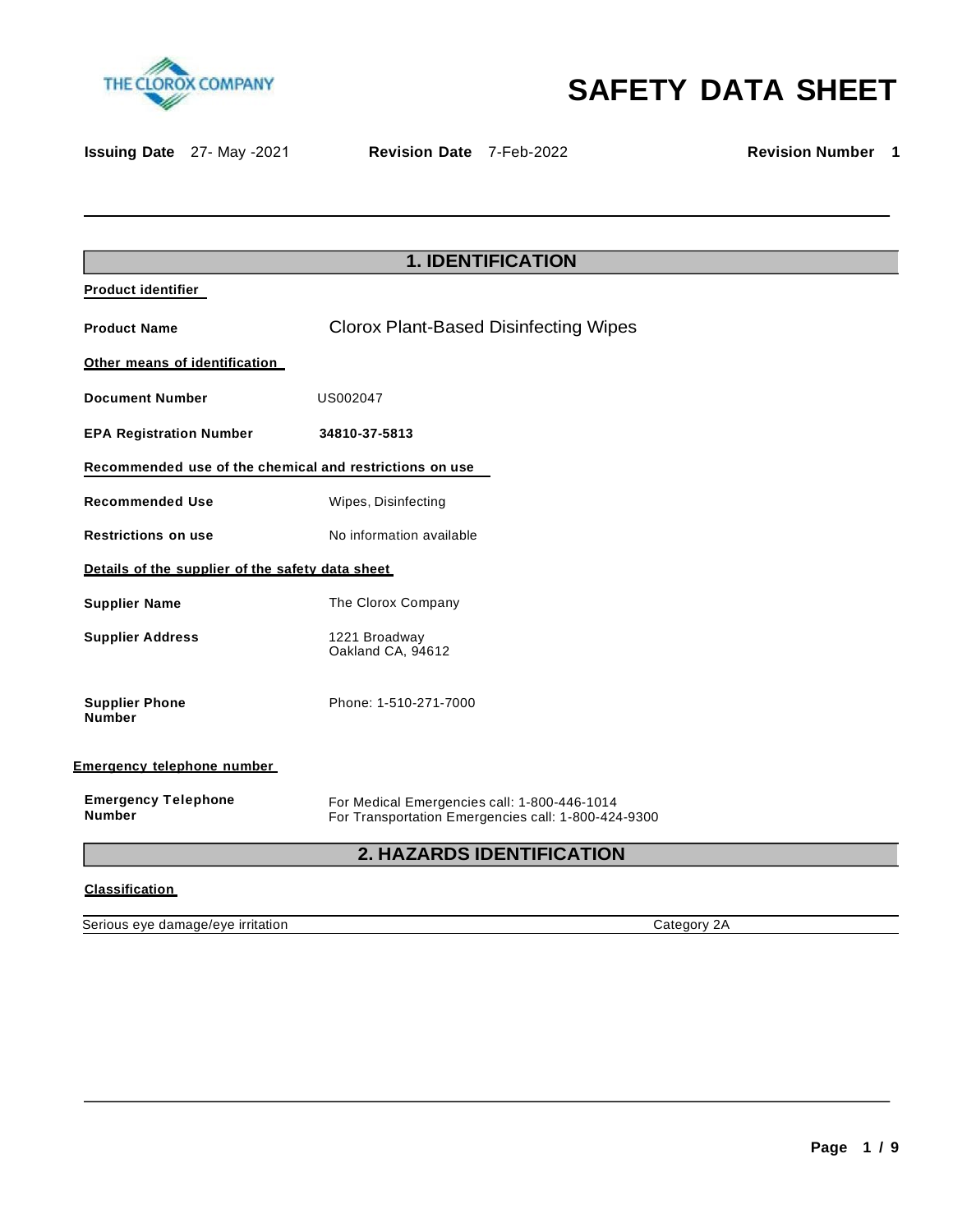## **GHS Label elements, including precautionary statements**

### **Warning**

# **Hazard statements**

Causes serious eye irritation



# **Precautionary Statements - Prevention**

Wash face, hands and any exposed skin thoroughly after handling Wear eye protection/ face protection **Precautionary Statements - Response**

## **Eyes**

IF IN EYES: Rinse cautiously with water for several minutes. Remove contact lenses, if present and easy to do. Continue rinsing If eye irritation persists: Get medical advice/attention

### **Other information**

Causes mild skin irritation.

### **Unknown acute toxicity**

4.500021 % of the mixture consists of ingredient(s) of unknown toxicity1E-06 % of the mixture consists of ingredient(s) of unknown acute oral toxicity

4.500021 % of the mixture consists of ingredient(s) of unknown acute dermal toxicity

4.500021 % of the mixture consists of ingredient(s) of unknown acute inhalation toxicity (gas)

4.500021 % of the mixture consists of ingredient(s) of unknown acute inhalation toxicity (vapor)

4.500021 % of the mixture consists of ingredient(s) of unknown acute inhalation toxicity {dust/mist)

# **3. COMPOSITION/INFORMATION ON INGREDIENTS**

### **Substance**

Not applicable.

### **Mixture**

| Chemical name        | CAS No     | Weight-%    | Hazardous Material            | Date HMIRA filed and   |
|----------------------|------------|-------------|-------------------------------|------------------------|
|                      |            |             | <b>Information Review Act</b> | date exemption granted |
|                      |            |             | registry number (HMIRA)       | (if applicable)        |
|                      |            |             | reqistry#                     |                        |
| Sodium octyl sulfate | 142-31-4   | 1 – 10      |                               |                        |
| Alcohols, C12-15,    | 68131-39-5 | $0.01 - 10$ | $\overline{\phantom{0}}$      |                        |
| ethoxvlated          |            |             |                               |                        |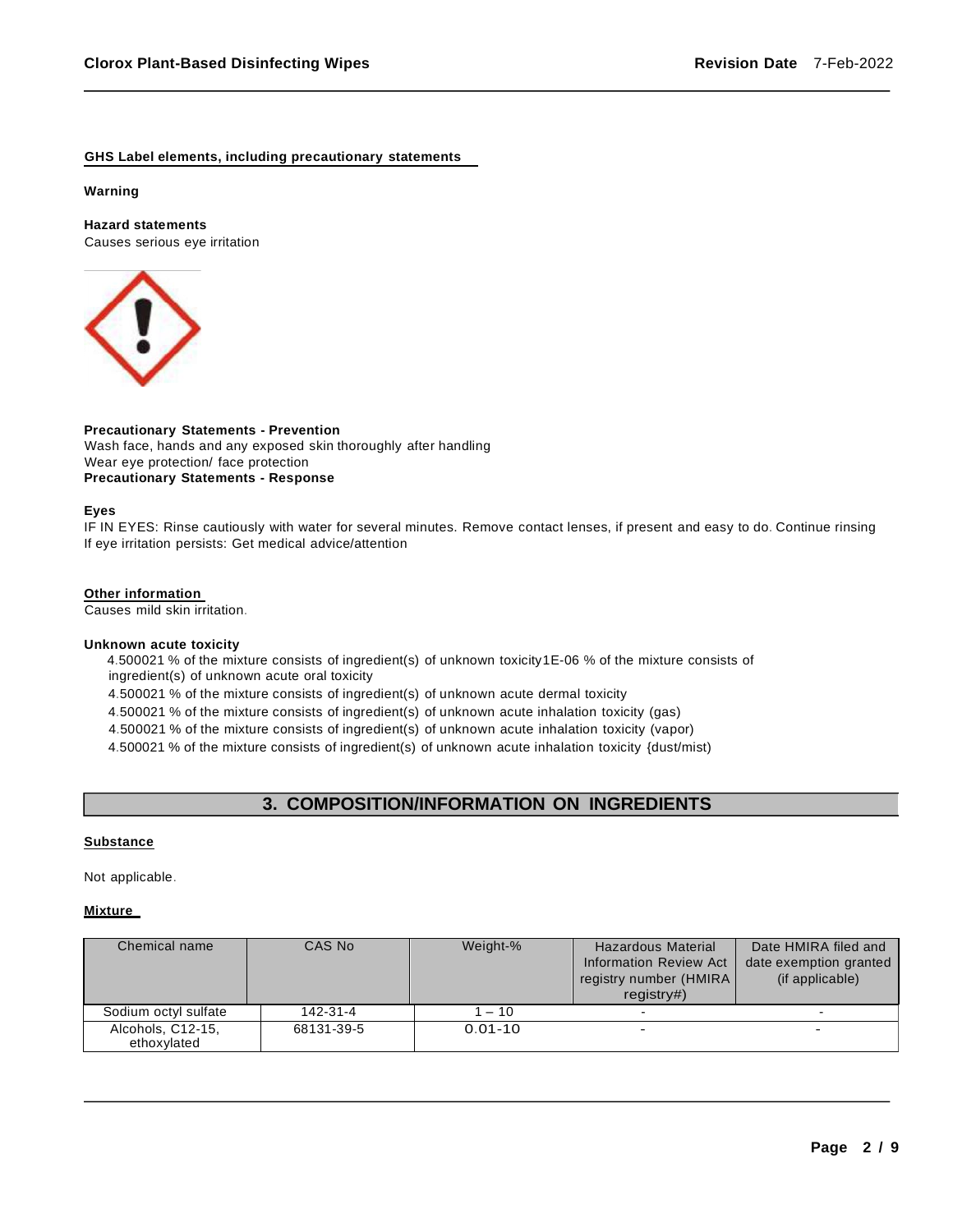# **4. FIRST AID MEASURES**

# **Description of first aid measures**

| <b>General advice</b><br><b>Inhalation</b>                                 | Show this safety data sheet to the doctor in attendance.<br>Remove to fresh air.                                                                                                                                                                                                             |  |
|----------------------------------------------------------------------------|----------------------------------------------------------------------------------------------------------------------------------------------------------------------------------------------------------------------------------------------------------------------------------------------|--|
| Eye contact                                                                | Rinse immediately with plenty of water, also under the eyelids, for at least 15 minutes.<br>Remove contact lenses, if present and easy to do. Continue rinsing. Keep eye wide open<br>while rinsing. Do not rub affected area. Get medical attention if irritation develops and<br>persists. |  |
| <b>Skin contact</b>                                                        | Wash skin with soap and water.                                                                                                                                                                                                                                                               |  |
| Ingestion                                                                  | Clean mouth with water and drink afterwards plenty of water. Never give anything by mouth<br>to an unconscious person. Do NOT induce vomiting. Call a physician.                                                                                                                             |  |
| Self-protection of the first aider                                         | Avoid contact with skin, eyes or clothing. Wear personal protective clothing (see section 8).                                                                                                                                                                                                |  |
| Most important symptoms and effects, both acute and delayed                |                                                                                                                                                                                                                                                                                              |  |
| <b>Symptoms</b>                                                            | Burning sensation.                                                                                                                                                                                                                                                                           |  |
| Indication of any immediate medical attention and special treatment needed |                                                                                                                                                                                                                                                                                              |  |

**Note to physicians** Treat symptomatically.

# **5. FIRE-FIGHTING MEASURES**

| Suitable Extinguishing Media                                                                                     | Use extinguishing measures that are appropriate to local circumstances and the<br>surrounding environment.                            |
|------------------------------------------------------------------------------------------------------------------|---------------------------------------------------------------------------------------------------------------------------------------|
| <b>Large Fire</b>                                                                                                | CAUTION: Use of water spray when fighting fire may be inefficient.                                                                    |
| Unsuitable extinguishing media                                                                                   | Do not scatter spilled material with high pressure water streams.                                                                     |
| Specific hazards arising from the<br>chemical                                                                    | No information available.                                                                                                             |
| <b>Hazardous Combustion Products</b>                                                                             | Carbon oxides.                                                                                                                        |
| <b>Explosion Data</b><br><b>Sensitivity to Mechanical Impact None.</b><br><b>Sensitivity to Static Discharge</b> | None.                                                                                                                                 |
| Special protective equipment for<br>fire-fighters                                                                | Firefighters should wear self-contained breathing apparatus and full firefighting turnout<br>gear. Use personal protection equipment. |

# **6. ACCIDENTAL RELEASE MEASURES**

# **Personal precautions, protective equipment and emergency procedures**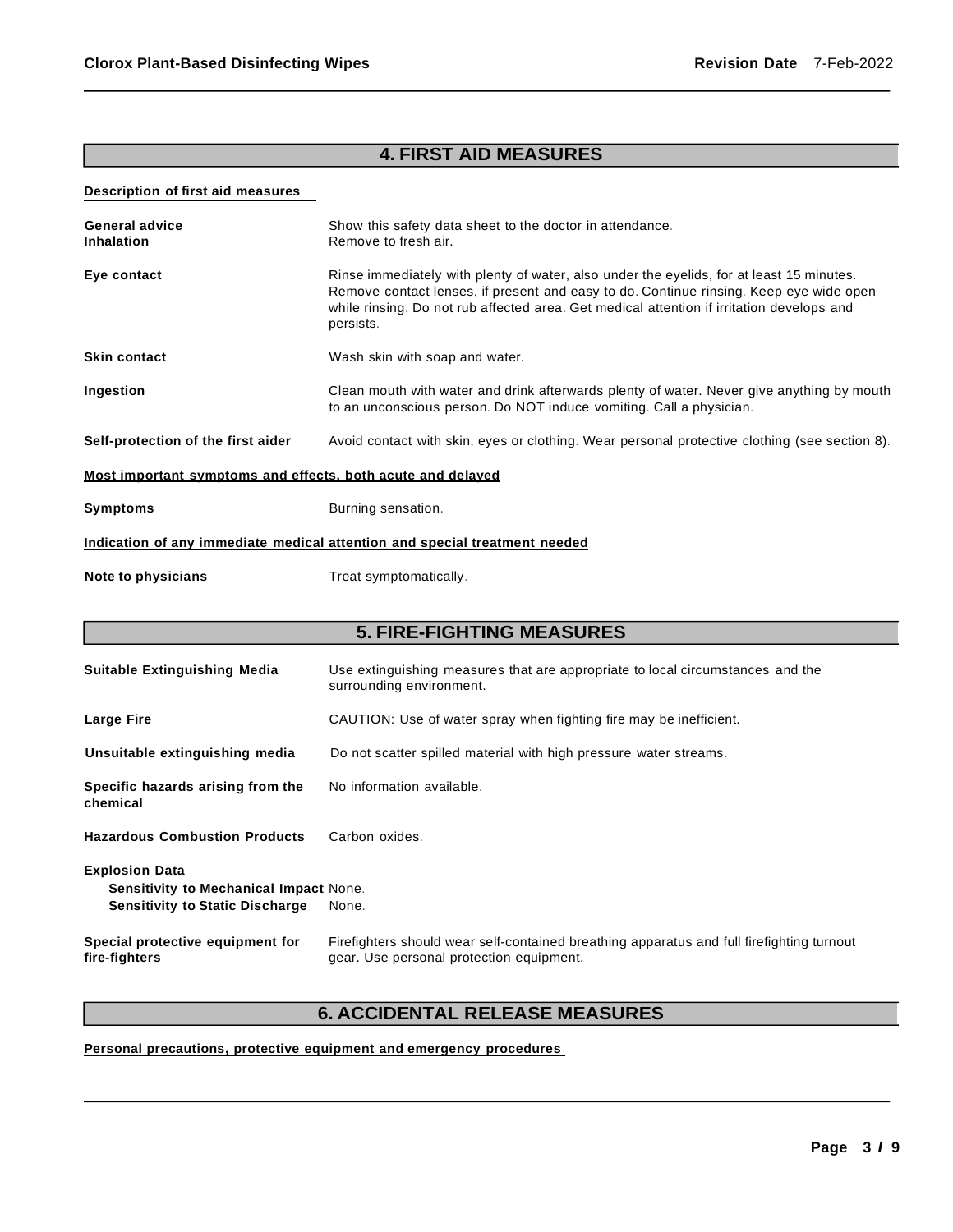| <b>Personal precautions</b>                          | Avoid contact with skin, eyes or clothing. Use personal protective equipment as required. |  |
|------------------------------------------------------|-------------------------------------------------------------------------------------------|--|
| <b>Other Information</b>                             | Refer to protective measures listed in Sections 7 and 8.                                  |  |
| Methods and material for containment and cleaning up |                                                                                           |  |
| <b>Methods for containment</b>                       | Prevent further leakage or spillage if safe to do so.                                     |  |
| Methods for cleaning up                              | Pick up and transfer to properly labeled containers.                                      |  |

# **7. HANDLING AND STORAGE**

# **Precautions for safe handling Advice on safe handling** Handle in accordance with good industrial hygiene and safety practice. Avoid contact with skin, eyes or clothing. Do not eat, drink or smoke when using this product. **Conditions for safe storage, including any incompatibilities Storage Conditions** Keep containers tightly closed in a dry, cool and well-ventilated place.

# **8. EXPOSURE CONTROLS/PERSONAL PROTECTION**

# **Control parameters**

| <b>Exposure Limits</b> | This product, as supplied, does not contain any hazardous materials with occupational |
|------------------------|---------------------------------------------------------------------------------------|
|                        | exposure limits established by the region specific regulatory bodies.                 |

### **Appropriate engineering controls**

| <b>Engineering controls</b> | Showers              |
|-----------------------------|----------------------|
|                             | Eyewash stations     |
|                             | Ventilation systems. |

# **Individual protection measures, such as personal protective equipment**

| Eye/face protection            | If splashes are likely to occur, wear safety glasses with side-shields.                                                                                                                                                   |
|--------------------------------|---------------------------------------------------------------------------------------------------------------------------------------------------------------------------------------------------------------------------|
| <b>Hand protection</b>         | Wear suitable gloves.                                                                                                                                                                                                     |
| Skin and body protection       | Wear suitable protective clothing.                                                                                                                                                                                        |
| <b>Respiratory protection</b>  | No protective equipment is needed under normal use conditions. If exposure limits are<br>exceeded or irritation is experienced, ventilation and evacuation may be required.                                               |
| General hygiene considerations | Handle in accordance with good industrial hygiene and safety practice. Avoid contact with<br>skin, eyes or clothing. Wear suitable gloves and eye/face protection. Do not eat, drink or<br>smoke when using this product. |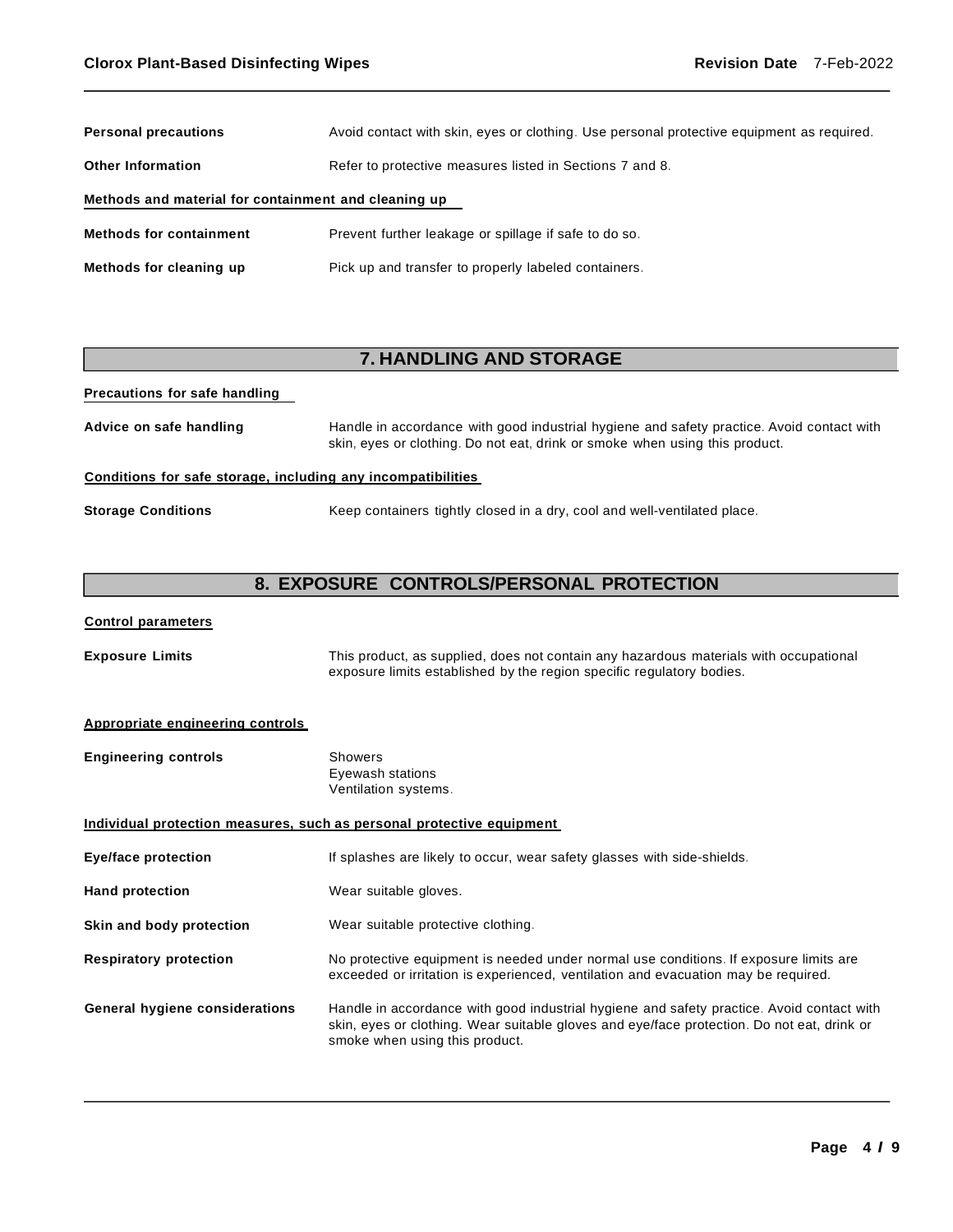# **9. PHYSICAL AND CHEMICAL PROPERTIES**

**None known None known None known** 

None known None known

None known **None known** 

None known None known

**None known None known None known None known** 

| Information on basic physical and chemical properties |                                                  |                       |  |
|-------------------------------------------------------|--------------------------------------------------|-----------------------|--|
| <b>Physical state</b>                                 | Pre-Moistened Towelette (no free liquids); Solid |                       |  |
| Appearance                                            | No data available                                |                       |  |
| Odor                                                  | Pleasant                                         |                       |  |
| Color                                                 | No information available                         |                       |  |
| <b>Odor Threshold</b>                                 | No information available                         |                       |  |
| <b>Property</b>                                       | <b>Values</b>                                    | <b>Remarks Method</b> |  |
| pH                                                    | No data available                                | None known            |  |
| Melting/freezing point                                | No data available                                | None known            |  |

| Boiling point/ boiling range                            | No data available |
|---------------------------------------------------------|-------------------|
| <b>Flash Point</b>                                      | No data available |
| <b>Evaporation Rate</b>                                 | No data available |
| Flammability (solid, gas)                               | No data available |
| <b>Flammability Limit in Air</b>                        |                   |
| <b>Upper flammability limit</b>                         | No data available |
| Lower flammability limit                                | No data available |
| Vapor pressure                                          | No data available |
| Vapor density                                           | No data available |
| <b>Relative density</b>                                 | No data available |
| <b>Water Solubility</b>                                 | No data available |
| Solubility(ies)                                         | No data available |
| Partition coefficient:n-octanol/water No data available |                   |
| <b>Autoignition temperature</b>                         | No data available |
| <b>Decomposition temperature</b>                        | No data available |
| <b>Kinematic viscosity</b>                              | No data available |
| <b>Dynamic viscosity</b>                                | No data available |
|                                                         |                   |

| <b>Other Information</b>          |
|-----------------------------------|
| <b>Explosive properties</b>       |
| <b>Oxidizing properties</b>       |
| <b>Softening Point</b>            |
| <b>Molecular Weight</b>           |
| <b>VOC Content (%)</b>            |
| <b>Liquid Density</b>             |
| <b>Bulk Density</b>               |
| <b>Particle Size</b>              |
| <b>Particle Size Distribution</b> |
|                                   |

| No information available |  |
|--------------------------|--|
| No information available |  |
| No information available |  |
| No information available |  |
| No information available |  |
| No information available |  |
| No information available |  |
| No information available |  |
| No information available |  |
|                          |  |

# **10. STABILITY AND REACTIVITY**

| Reactivity                                                              | No information available.                 |
|-------------------------------------------------------------------------|-------------------------------------------|
| <b>Chemical stability</b>                                               | Stable under normal conditions.           |
| <b>Possibility of Hazardous Reactions</b> None under normal processing. |                                           |
| <b>Hazardous Polymerization</b>                                         | Hazardous polymerization does not occur.  |
| <b>Conditions to avoid</b>                                              | None known based on information supplied. |
| Incompatible materials                                                  | None known based on information supplied. |

**Hazardous Decomposition Products** Carbon oxides.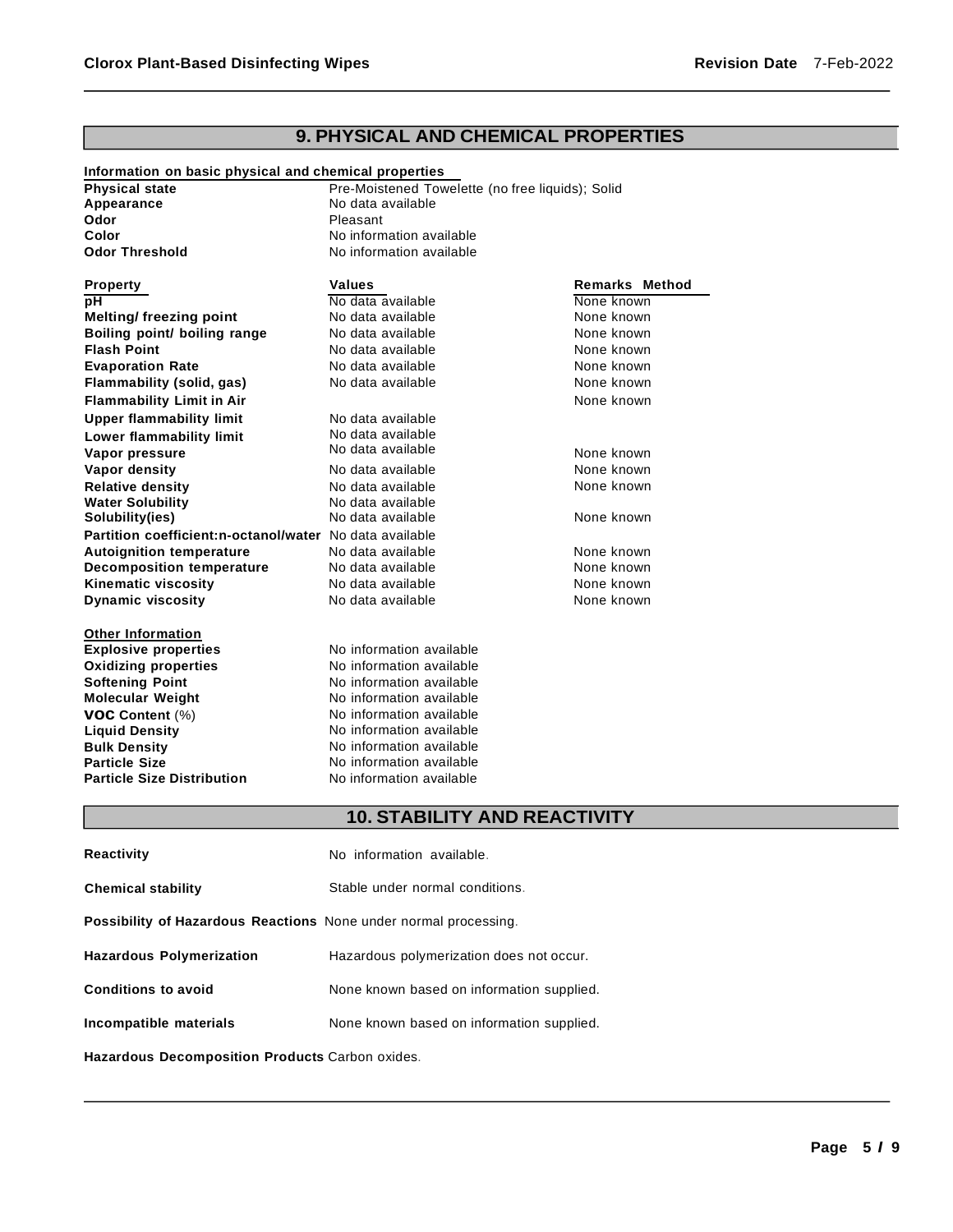# **11. TOXICOLOGICAL INFORMATION**

# **Information on likely routes of exposure**

| <b>Product Information</b>                                                                                                                                                                                                                                                                                                                                                                                                                                                                                                                                                                |                                                                                                                                                                  |                                                                                                                                                      |                        |  |  |
|-------------------------------------------------------------------------------------------------------------------------------------------------------------------------------------------------------------------------------------------------------------------------------------------------------------------------------------------------------------------------------------------------------------------------------------------------------------------------------------------------------------------------------------------------------------------------------------------|------------------------------------------------------------------------------------------------------------------------------------------------------------------|------------------------------------------------------------------------------------------------------------------------------------------------------|------------------------|--|--|
| <b>Inhalation</b>                                                                                                                                                                                                                                                                                                                                                                                                                                                                                                                                                                         | Specific test data for the substance or mixture is not available. May cause irritation of<br>respiratory tract.                                                  |                                                                                                                                                      |                        |  |  |
| Eye contact                                                                                                                                                                                                                                                                                                                                                                                                                                                                                                                                                                               | Specific test data for the substance or mixture is not available. Causes serious eye<br>irritation. (based on components). May cause redness, itching, and pain. |                                                                                                                                                      |                        |  |  |
| <b>Skin contact</b>                                                                                                                                                                                                                                                                                                                                                                                                                                                                                                                                                                       |                                                                                                                                                                  | Specific test data for the substance or mixture is not available. May cause irritation.<br>Prolonged contact may cause redness and irritation.       |                        |  |  |
| Ingestion                                                                                                                                                                                                                                                                                                                                                                                                                                                                                                                                                                                 |                                                                                                                                                                  | Specific test data for the substance or mixture is not available. Ingestion may cause<br>gastrointestinal irritation, nausea, vomiting and diarrhea. |                        |  |  |
| Symptoms related to the physical, chemical and toxicological characteristics                                                                                                                                                                                                                                                                                                                                                                                                                                                                                                              |                                                                                                                                                                  |                                                                                                                                                      |                        |  |  |
| Symptoms<br>May cause redness and tearing of the eyes.                                                                                                                                                                                                                                                                                                                                                                                                                                                                                                                                    |                                                                                                                                                                  |                                                                                                                                                      |                        |  |  |
| <b>Numerical measures of toxicity</b>                                                                                                                                                                                                                                                                                                                                                                                                                                                                                                                                                     |                                                                                                                                                                  |                                                                                                                                                      |                        |  |  |
| <b>Acute toxicity</b>                                                                                                                                                                                                                                                                                                                                                                                                                                                                                                                                                                     |                                                                                                                                                                  |                                                                                                                                                      |                        |  |  |
| The following values are calculated based on chapter 3.1 of the GHS document<br>ATEmix (oral)                                                                                                                                                                                                                                                                                                                                                                                                                                                                                             | 74,308.20 mg/kg                                                                                                                                                  |                                                                                                                                                      |                        |  |  |
| 4.500021 % of the mixture consists of ingredient(s) of unknown toxicity<br>Unknown acute toxicity<br>1E-06 % of the mixture consists of ingredient(s) of unknown acute oral toxicity<br>4.500021 % of the mixture consists of ingredient(s) of unknown acute dermal toxicity<br>4.500021 % of the mixture consists of ingredient(s) of unknown acute inhalation toxicity (gas)<br>4.500021 % of the mixture consists of ingredient(s) of unknown acute inhalation toxicity (vapor)<br>4.500021 % of the mixture consists of ingredient(s) of unknown acute inhalation toxicity {dusUmist) |                                                                                                                                                                  |                                                                                                                                                      |                        |  |  |
| <b>Product Information</b>                                                                                                                                                                                                                                                                                                                                                                                                                                                                                                                                                                |                                                                                                                                                                  |                                                                                                                                                      |                        |  |  |
| <b>Component Information</b>                                                                                                                                                                                                                                                                                                                                                                                                                                                                                                                                                              |                                                                                                                                                                  |                                                                                                                                                      |                        |  |  |
| Chemical name                                                                                                                                                                                                                                                                                                                                                                                                                                                                                                                                                                             | Oral LD50                                                                                                                                                        | Dermal LD50                                                                                                                                          | <b>Inhalation LC50</b> |  |  |
| Sodium octyl sulfate                                                                                                                                                                                                                                                                                                                                                                                                                                                                                                                                                                      | $= 3200$ mg/kg<br>(Rat)                                                                                                                                          | $>$ 2000 mg/kg<br>(Rat)                                                                                                                              |                        |  |  |
| Alcohols, C12-15, ethoxylated<br>$= 1600$ mg/kg<br>$= 2500$ mg/kg<br>(Rabbit)<br>(Rat)                                                                                                                                                                                                                                                                                                                                                                                                                                                                                                    |                                                                                                                                                                  |                                                                                                                                                      |                        |  |  |
| Delayed and immediate effects as well as chronic effects from short and long-term exposure                                                                                                                                                                                                                                                                                                                                                                                                                                                                                                |                                                                                                                                                                  |                                                                                                                                                      |                        |  |  |
| <b>Skin corrosion/irritation</b>                                                                                                                                                                                                                                                                                                                                                                                                                                                                                                                                                          | May cause skin irritation.                                                                                                                                       |                                                                                                                                                      |                        |  |  |
|                                                                                                                                                                                                                                                                                                                                                                                                                                                                                                                                                                                           | Serious eye damage/eye irritation<br>Classification based on data available for ingredients. Causes serious eye irritation.                                      |                                                                                                                                                      |                        |  |  |

- Germ cell mutagenicity **No information available.**
- **Carcinogenicity** No information available.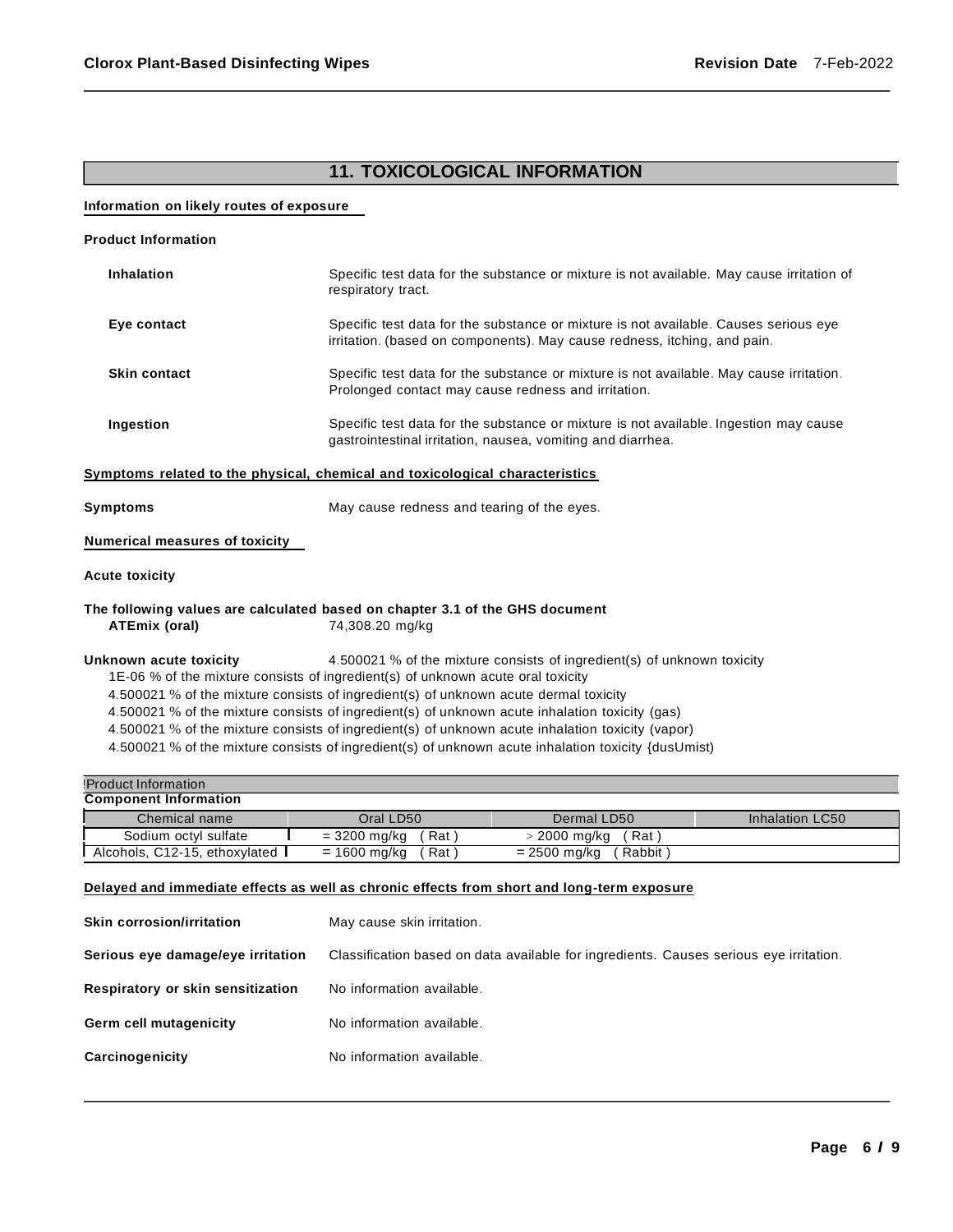| <b>Reproductive toxicity</b>           | No information available.                                                                                          |  |  |  |
|----------------------------------------|--------------------------------------------------------------------------------------------------------------------|--|--|--|
| STOT - single exposure                 | No information available.                                                                                          |  |  |  |
| STOT - repeated exposure               | No information available.                                                                                          |  |  |  |
| <b>Aspiration hazard</b>               | No information available.                                                                                          |  |  |  |
|                                        |                                                                                                                    |  |  |  |
|                                        | <b>12. ECOLOGICAL INFORMATION</b>                                                                                  |  |  |  |
| <b>Ecotoxicity</b>                     | The environmental impact of this product has not been fully investigated.                                          |  |  |  |
| <b>Persistence and Degradability</b>   | No information available.                                                                                          |  |  |  |
| <b>Bioaccumulation</b>                 | No information available.                                                                                          |  |  |  |
|                                        |                                                                                                                    |  |  |  |
| <b>Mobility</b>                        | No information available.                                                                                          |  |  |  |
| Other adverse effects                  | No information available.                                                                                          |  |  |  |
| <b>13. DISPOSAL CONSIDERATIONS</b>     |                                                                                                                    |  |  |  |
| Waste treatment methods                |                                                                                                                    |  |  |  |
| Waste from residues/unused<br>products | Dispose of in accordance with local regulations. Dispose of waste in accordance with<br>environmental legislation. |  |  |  |
| <b>Contaminated packaging</b>          | Do not reuse empty containers.                                                                                     |  |  |  |
|                                        |                                                                                                                    |  |  |  |

#### **California Waste Codes** 232

This product contains one or more substances that are listed with the State of California as a hazardous waste.

# **14. TRANSPORT INFORMATION**

| וטט<br><b>Proper Shipping Name</b><br><b>Hazard Class</b> | NOT REGULATED<br>NON-REGULATED<br>N/A |
|-----------------------------------------------------------|---------------------------------------|
| TDG                                                       | Not applicable                        |
| <b>MEX</b>                                                | Not applicable                        |
| ICAO                                                      | Not applicable                        |
| IATA                                                      | Not applicable                        |
|                                                           |                                       |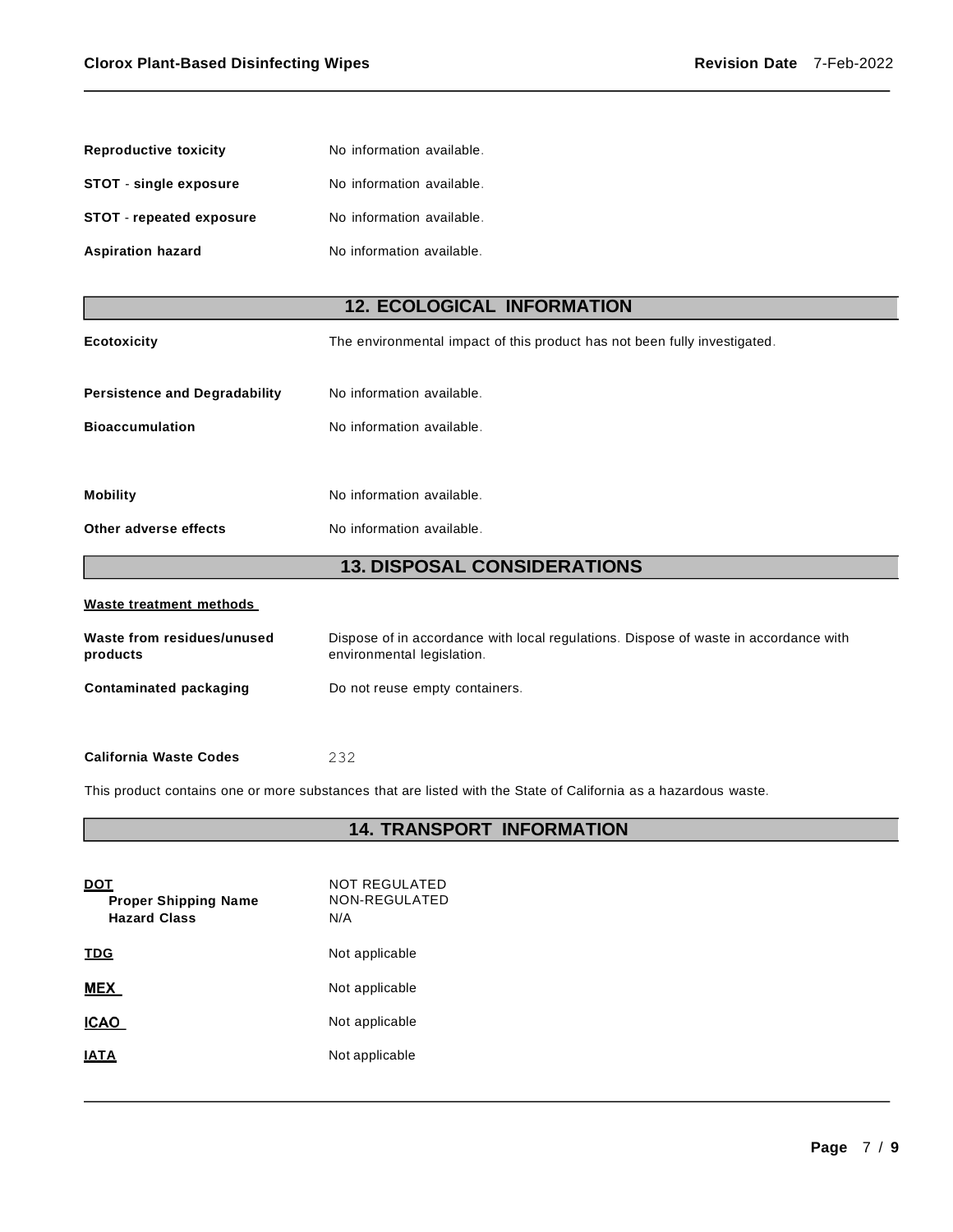| <b>Proper Shipping Name</b><br><b>Hazard Class</b> | <b>NON REGULATED</b><br>N/A |  |  |  |
|----------------------------------------------------|-----------------------------|--|--|--|
| <b>IMDG/IMO</b><br><b>Hazard Class</b>             | Not applicable<br>N/A       |  |  |  |
| <b>RID</b>                                         | Not applicable              |  |  |  |
| <b>ADR</b>                                         | Not applicable              |  |  |  |
| <b>ADN</b>                                         | Not applicable              |  |  |  |
|                                                    |                             |  |  |  |

# **15. REGULATORY INFORMATION**

#### **Safety, health and environmental regulations/legislation specific for the substance or mixture**

#### **International Regulations**

**The Montreal Protocol on Substances that Deplete the Ozone Layer** Not applicable

**The Stockholm Convention on Persistent Organic Pollutants** Not applicable

**The Rotterdam Convention** Not applicable

#### **International Inventories**

| <b>TSCA</b>          | Contact supplier for inventory compliance status. |
|----------------------|---------------------------------------------------|
| <b>DSL/NDSL</b>      | Contact supplier for inventory compliance status. |
| <b>EINECS/ELINCS</b> | Contact supplier for inventory compliance status. |
| <b>ENCS</b>          | Contact supplier for inventory compliance status. |
| KECL                 | Contact supplier for inventory compliance status. |
| <b>PICCS</b>         | Contact supplier for inventory compliance status. |
| <b>AICS</b>          | Contact supplier for inventory compliance status. |

#### **Legend**

**TSCA** - United States Toxic Substances Control Act Section 8(b) Inventory

**DSL/NDSL** - Canadian Domestic Substances List/Non-Domestic Substances List

**EINECS/ELINCS** - European Inventory of Existing Chemical Substances/European List of Notified Chemical Substances

**ENCS** - Japan Existing and New Chemical Substances

**KECL** - Korean Existing and Evaluated Chemical Substances

**PICCS** - Philippines Inventory of Chemicals and Chemical Substances

**AICS** - Australian Inventory of Chemical Substances

#### **US Federal Regulations**

#### **SARA 313**

Section 313 of Title Ill of the Superfund Amendments and Reauthorization Act of 1986 (SARA). This product does not contain any chemicals which are subject to the reporting requirements of the Act and Title 40 of the Code of Federal Regulations, Part 372

### **SARA 311/312 Hazard Categories**

Should this product meet EPCRA 311/312 Tier reporting criteria at 40 CFR 370, refer to Section 2 of this SDS for appropriate classifications. Under the amended regulations at 40 CFR 370, EPCRA 311/312 Tier II reporting for the 2017 calendar year will need to be consistent with updated hazard classifications.

#### **CWA (Clean Water Act)**

This product does not contain any substances regulated as pollutants pursuant to the Clean Water Act (40 CFR 122.21 and 40 CFR 122.42)